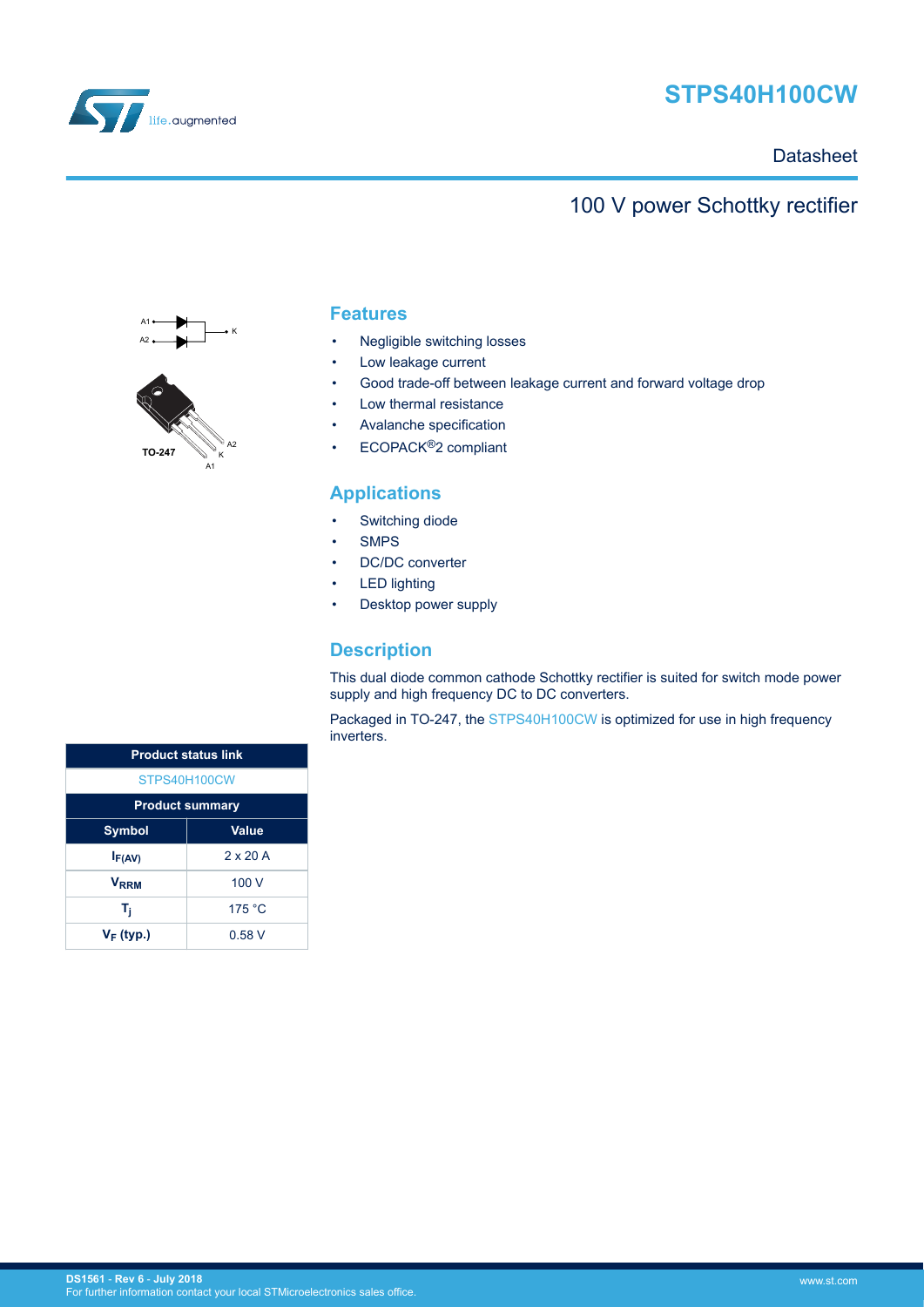## **1 Characteristics**

<span id="page-1-0"></span>S7

#### **Table 1. Absolute ratings (limiting values, per diode, at 25 °C, unless otherwise specified)**

| Symbol                 | <b>Parameter</b>                                                          | <b>Value</b>   | <b>Unit</b> |      |                |
|------------------------|---------------------------------------------------------------------------|----------------|-------------|------|----------------|
| <b>V<sub>RRM</sub></b> | Repetitive peak reverse voltage                                           | 100            | v           |      |                |
| I <sub>F(RMS)</sub>    | Forward rms current                                                       |                |             | 30   | $\overline{A}$ |
| $I_{F(AV)}$            |                                                                           | $T_c = 160 °C$ | Per diode   | 20   | A              |
|                        | Average forward current, $\delta$ = 0.5 square wave                       |                | Per device  | 40   |                |
| I <sub>FSM</sub>       | $t_n$ = 10 ms sinusoidal<br>Surge non repetitive forward current          |                |             |      | $\overline{A}$ |
| PARM                   | $t_p$ = 10 µs, T <sub>i</sub> = 125 °C<br>Repetitive peak avalanche power |                |             | 1900 | W              |
| $T_{\text{stg}}$       | Storage temperature range                                                 |                |             |      | °C             |
| T,                     | Maximum operating junction temperature range $(1)$                        | $+175$         | °C          |      |                |

*1. (dPtot/dT<sup>j</sup> ) < (1/Rth(j-a)) condition to avoid thermal runaway for a diode on its own heatsink.*

#### **Table 2. Thermal resistance parameters**

| <b>Symbol</b> | <b>Parameter</b> |              | Max. value | Unit |
|---------------|------------------|--------------|------------|------|
| $R_{th(j-c)}$ | Junction to case | Per diode    | 0.9        | °C/W |
|               |                  | <b>Total</b> | 0.50       |      |
| $R_{th(c)}$   | Coupling         |              | 0.1        |      |

When the diodes 1 and 2 are used simultaneously :

ΔT<sub>j</sub>(diode 1) = P(diode1) x R<sub>th(j-c)</sub>(per diode) + P(diode 2) x R<sub>th(c)</sub>

For more information, please refer to the following application note:

• AN5088 : Rectifiers thermal management, handling and mounting recommendations

| Table 3. Static electrical characteristics (per diode) |  |  |
|--------------------------------------------------------|--|--|
|--------------------------------------------------------|--|--|

| Symbol               | <b>Parameter</b>        | <b>Test conditions</b> |                 | Min.                     | Typ. | Max. | <b>Unit</b> |
|----------------------|-------------------------|------------------------|-----------------|--------------------------|------|------|-------------|
| $I_R$ <sup>(1)</sup> | Reverse leakage current | $T_i = 25 °C$          | $V_R = V_{RRM}$ | $\overline{\phantom{0}}$ |      | 10   | μA          |
|                      |                         | $T_i = 125 °C$         |                 | $\overline{\phantom{0}}$ | 5    | 15   | mA          |
| $V_F^{(2)}$          | Forward voltage drop    | $T_i = 25 °C$          | $I_F = 20 A$    | $\overline{\phantom{a}}$ |      | 0.73 | $\vee$      |
|                      |                         | $T_i = 125 °C$         |                 | $\overline{\phantom{a}}$ | 0.58 | 0.61 |             |
|                      |                         | $T_i = 25 °C$          | $I_F = 40 A$    | $\overline{\phantom{0}}$ |      | 0.85 |             |
|                      |                         | $T_i = 125 °C$         |                 | $\overline{\phantom{0}}$ | 0.67 | 0.72 |             |

*1. Pulse test: tp = 5 ms, δ < 2%*

*2. Pulse test: tp = 380 µs, δ < 2%*

To evaluate the conduction losses, use the following equation: P = 0.5 x  $I_{F(AV)}$  + 0.0055 x  $I_F^2$ <sub>(RMS)</sub> For more information, please refer to the following application notes related to the power losses :

- AN604: Calculation of conduction losses in a power rectifier
- AN4021: Calculation of reverse losses on a power diode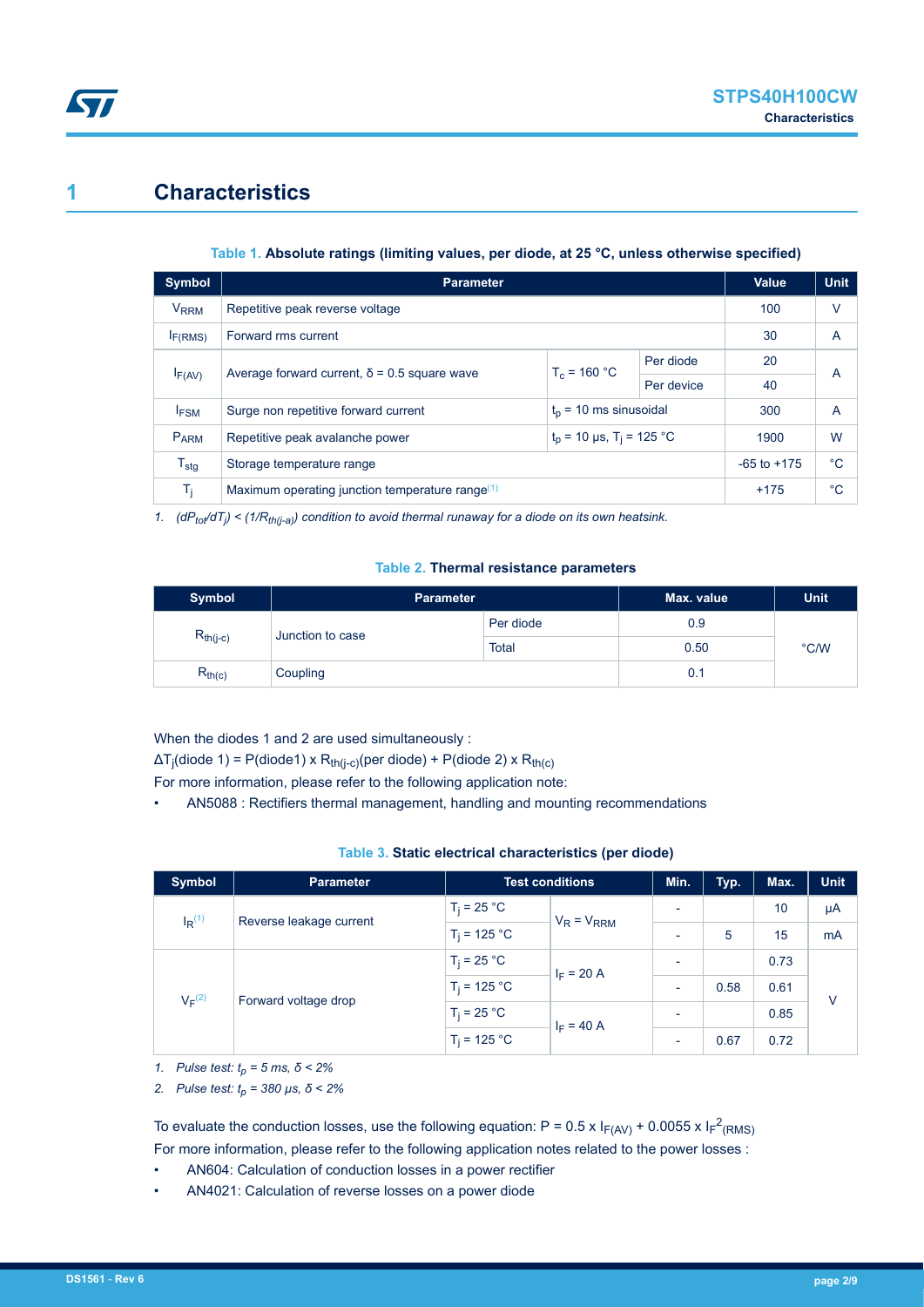<span id="page-2-0"></span>

## **1.1 Characteristics (curves)**



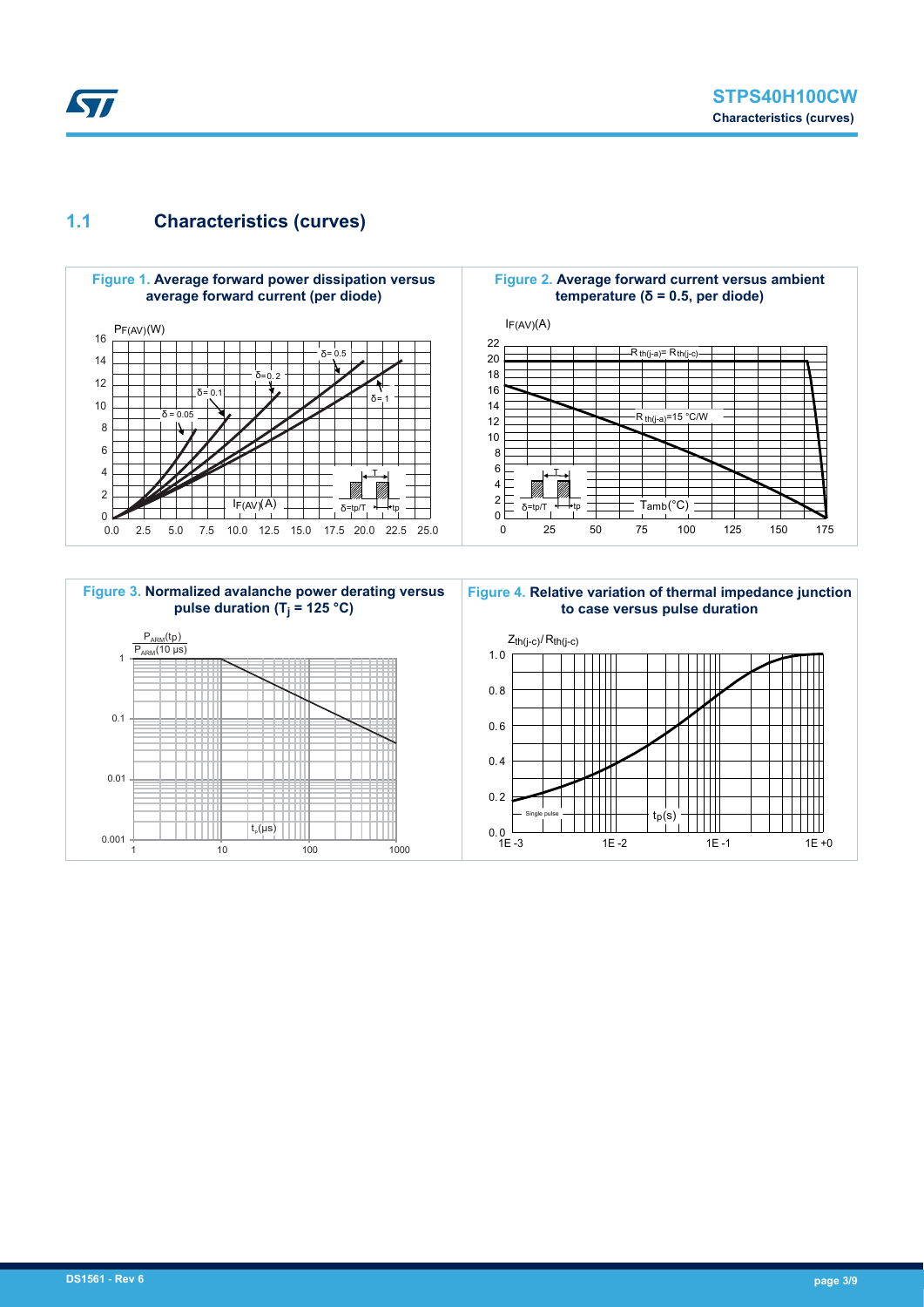



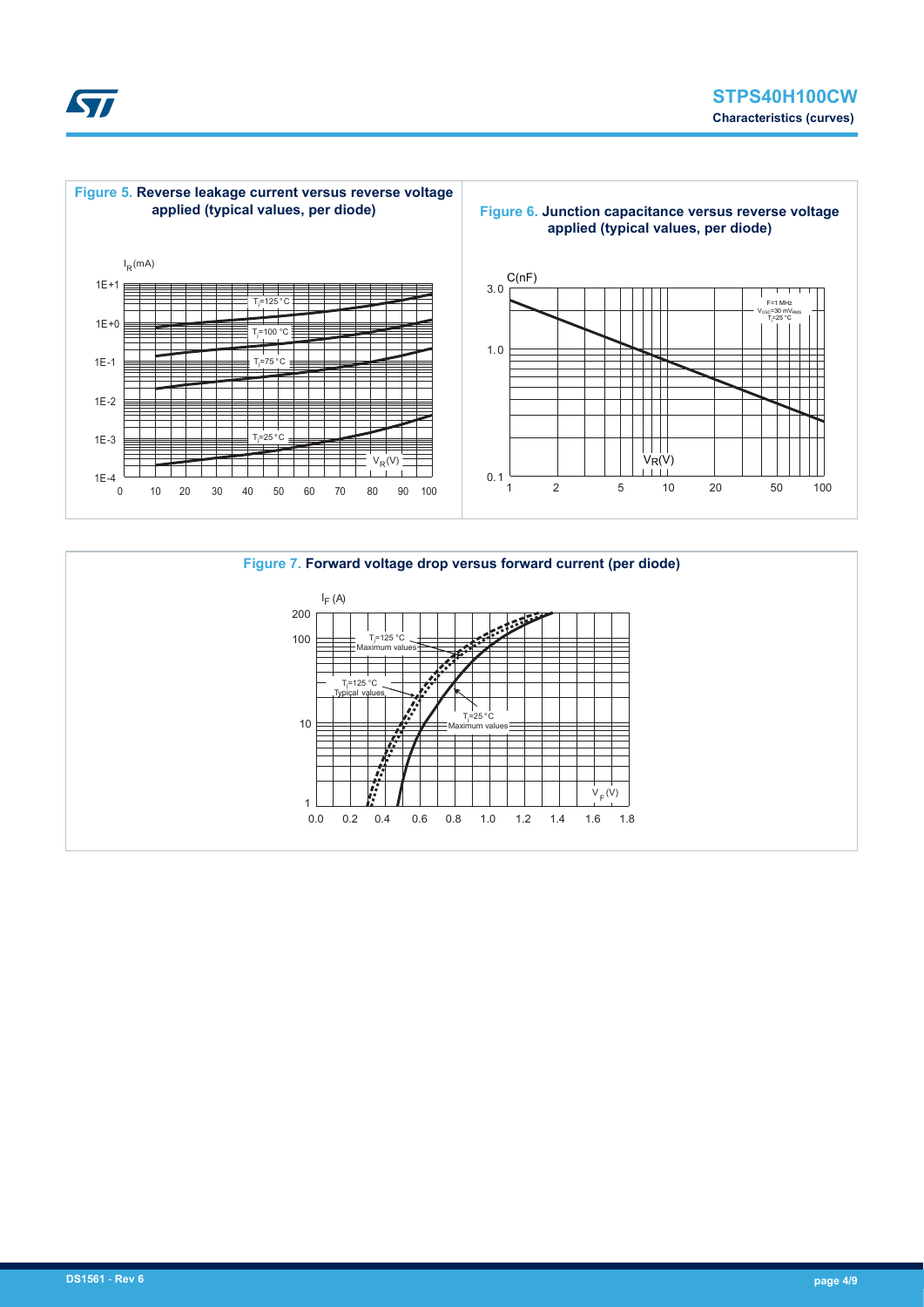# **2 Package information**

ST

In order to meet environmental requirements, ST offers these devices in different grades of ECOPACK® packages, depending on their level of environmental compliance. ECOPACK<sup>®</sup> specifications, grade definitions and product status are available at: [www.st.com.](http://www.st.com) ECOPACK® is an ST trademark.

## **2.1 TO-247 package information**

- Epoxy meets UL94, V0
- Cooling method: by conduction (C)
- Recommended torque value: 0.8 N·m
- Maximum torque value: 1.0 N·m



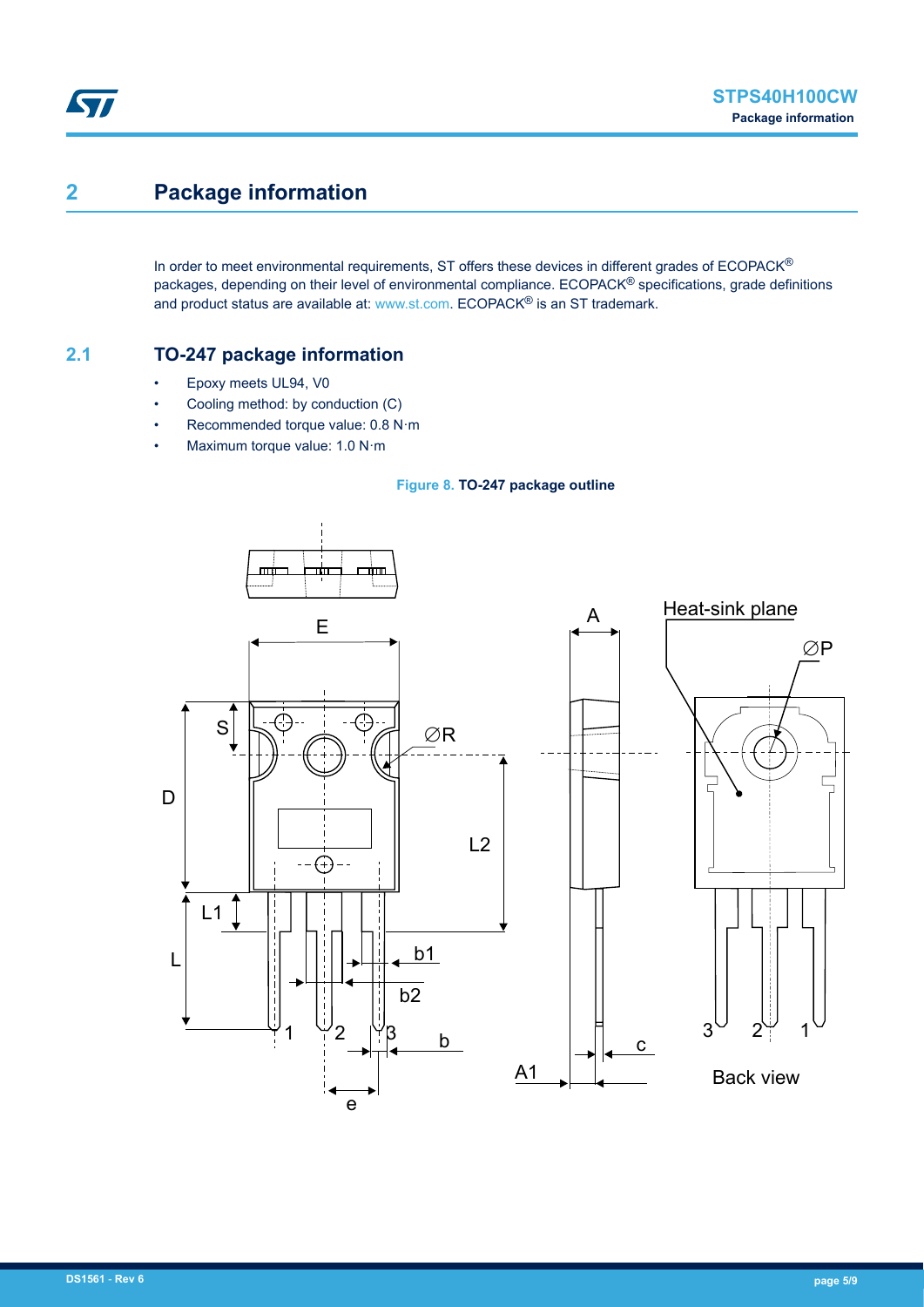|                |       | <b>Dimensions</b>  |       |       |                             |       |  |  |
|----------------|-------|--------------------|-------|-------|-----------------------------|-------|--|--|
| Ref.           |       | <b>Millimeters</b> |       |       | Inches (for reference only) |       |  |  |
|                | Min.  | Typ.               | Max.  | Min.  | Typ.                        | Max.  |  |  |
| A              | 4.85  |                    | 5.15  | 0.191 |                             | 0.203 |  |  |
| A1             | 2.20  |                    | 2.60  | 0.086 |                             | 0.102 |  |  |
| $\mathsf b$    | 1.00  |                    | 1.40  | 0.039 |                             | 0.055 |  |  |
| b <sub>1</sub> | 2.00  |                    | 2.40  | 0.078 |                             | 0.094 |  |  |
| b2             | 3.00  |                    | 3.40  | 0.118 |                             | 0.133 |  |  |
| $\mathbf{C}$   | 0.40  |                    | 0.80  | 0.015 |                             | 0.031 |  |  |
| D              | 19.85 |                    | 20.15 | 0.781 |                             | 0.793 |  |  |
| Е              | 15.45 |                    | 15.75 | 0.608 |                             | 0.620 |  |  |
| e              | 5.30  | 5.45               | 5.60  | 0.209 | 0.215                       | 0.220 |  |  |
| L              | 14.20 |                    | 14.80 | 0.559 |                             | 0.582 |  |  |
| L1             | 3.70  |                    | 4.30  | 0.145 |                             | 0.169 |  |  |
| L2             |       | 18.50              |       |       | 0.728                       |       |  |  |
| ØP             | 3.55  |                    | 3.65  | 0.139 |                             | 0.143 |  |  |
| ØR             | 4.50  |                    | 5.50  | 0.177 |                             | 0.217 |  |  |
| S              | 5.30  | 5.50               | 5.70  | 0.209 | 0.216                       | 0.224 |  |  |

### **Table 4. TO-247 package mechanical data**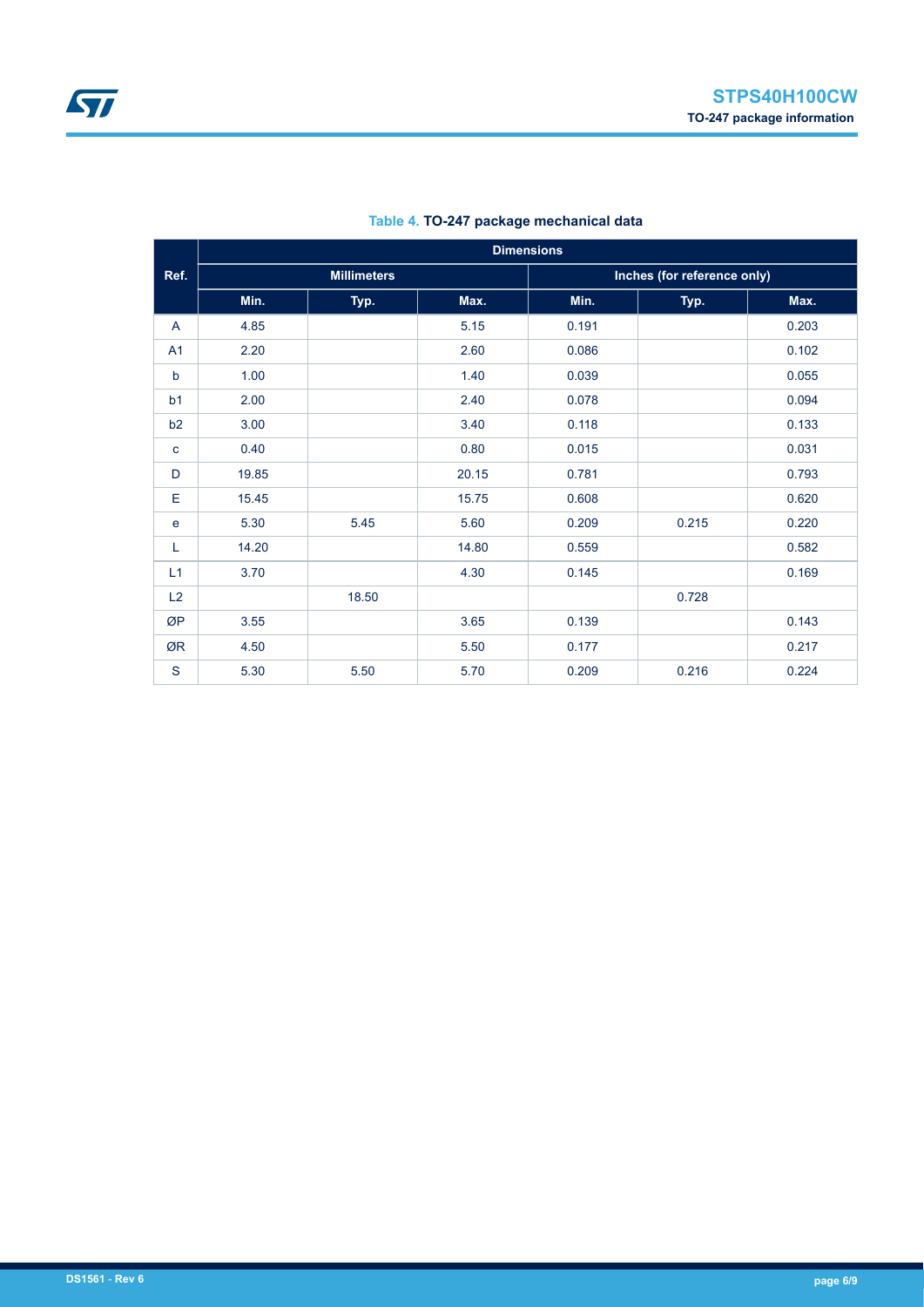

# **3 Ordering information**

I

| Order code   | <b>Marking</b> | Package | Weight | Base qty. | Delivery mode |
|--------------|----------------|---------|--------|-----------|---------------|
| STPS40H100CW | STPS40H100CW   | TO-247  | 4.36q  | 30        | Tube          |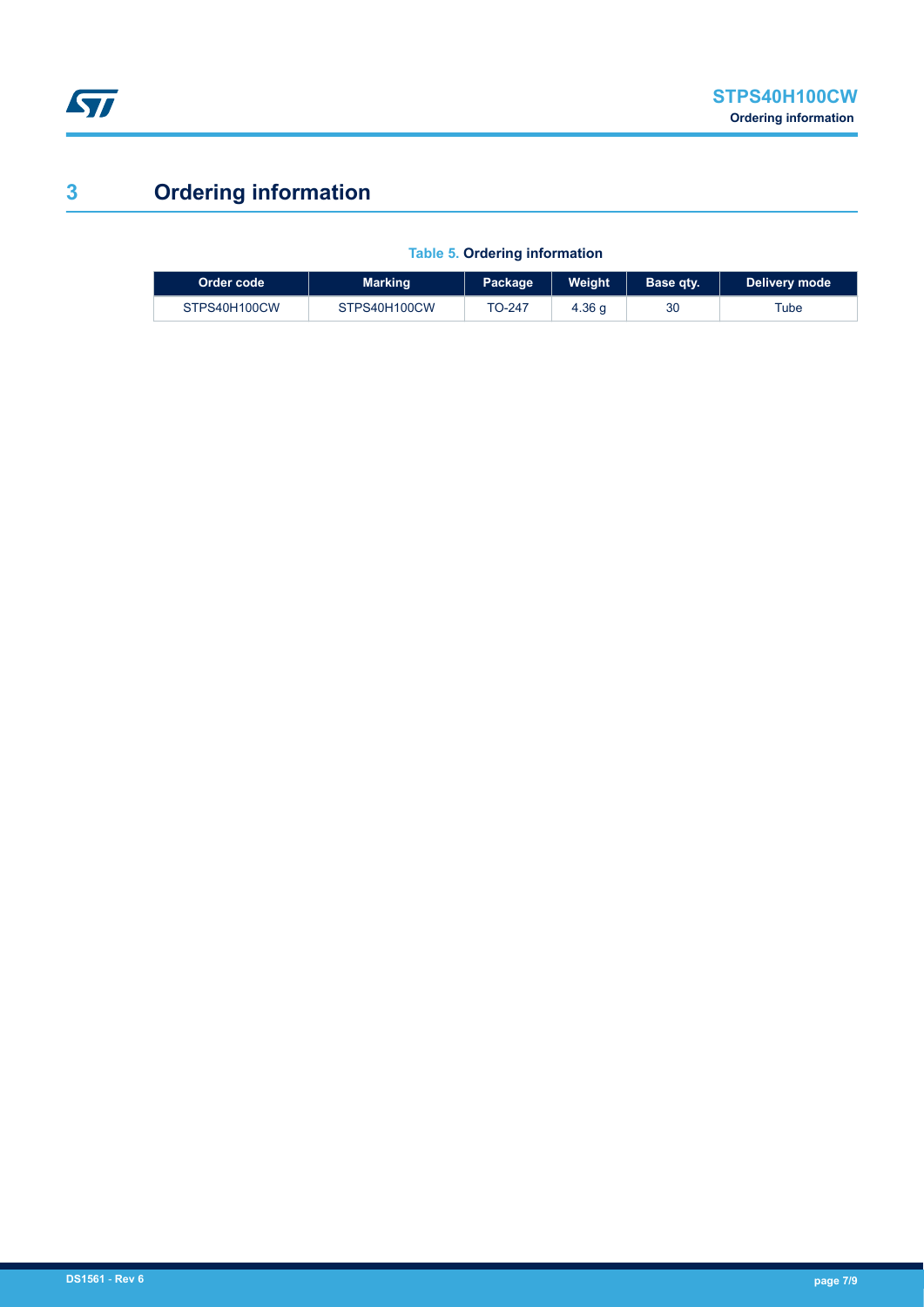**STPS40H100CW**

# **Revision history**

### **Table 6. Document revision history**

| <b>Date</b>        | <b>Version</b> | <b>Changes</b>                                                                                                                                                                                                       |
|--------------------|----------------|----------------------------------------------------------------------------------------------------------------------------------------------------------------------------------------------------------------------|
| Jul-2003           | 4D.            | Previous release.                                                                                                                                                                                                    |
| 16-Jan-2013        | 5              | Updated package graphic to clarify lead length.                                                                                                                                                                      |
| $03 - J(1) - 2018$ | 6              | <b>Updated Table 1. Absolute ratings (limiting values, per diode, at 25 °C, unless</b><br>otherwise specified) and Figure 3. Normalized avalanche power derating<br>versus pulse duration ( $T_i = 125 \degree C$ ). |